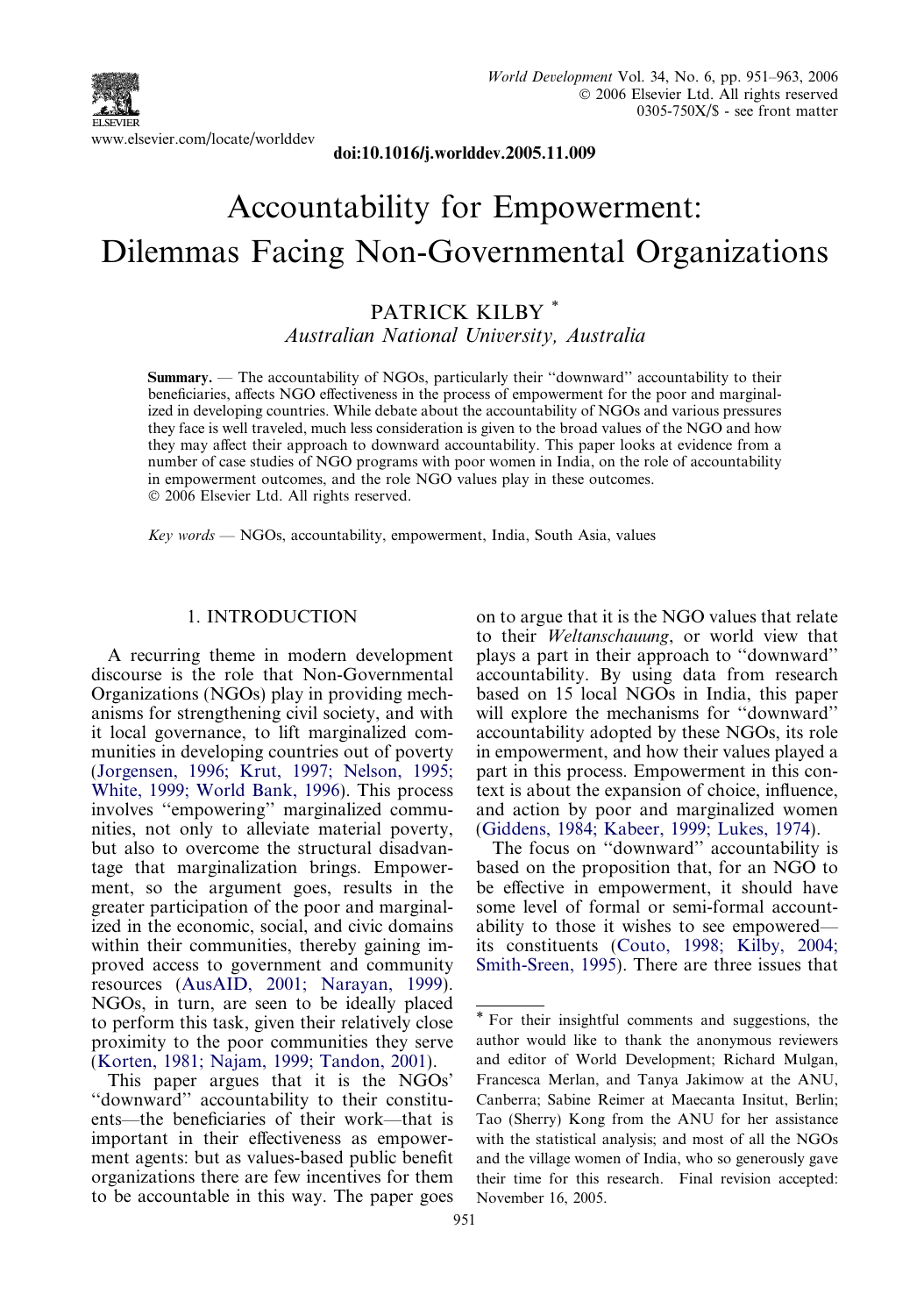NGOs face in being downwardly accountable: first, they are generally not required by law or regulation to provide their constituency the necessary control for genuine accountability [\(Keohane, 2002; Mulgan, 2003\)](#page--1-0); second, the ''required'' accountability the NGO has to other stakeholders such as Government and supporters affects the ''strength'' of the accountability relationship they can have with their constituents ([Edwards & Hulme, 1996\)](#page--1-0); and finally, it is the broad values-base, the Weltanschauung, of an NGO that can determine the approach they take to ''downward'' accountability ([Lissner, 1977\)](#page--1-0).

While most NGOs that work in development will argue that they are part of civil society, and can play both an empowering and representative role ([Abramson, 1999; Gaventa, 1999; Nel](#page--1-0)[son, 1995](#page--1-0)), they generally are not membership based, governed, or financed ([Fowler, 2000\)](#page--1-0). Rather, these NGOs are largely guided and driven by staff, self-appointed Boards, or very small numbers of formal members; and the driver for their work emerges generally from a religious or ethical base—their values [\(Thomas,](#page--1-0) [2004](#page--1-0)). The role of these NGOs is in advancing what they see as broader community interests such as *inter alia* alleviating poverty, addressing marginalization, achieving social justice, and advancing human rights—i.e., they are public benefit organizations. The lack of a defined accountability path to constituents that a representative structure provides is the major weakness of Public Benefit Organizations [\(Mulgan, 2003; Najam, 1996; Salamon, Hems,](#page--1-0) [& Chinnock, 2000](#page--1-0)), and leads to an ''account-ability gap" (Salamon et al.[, 2000, p. 9\)](#page--1-0): in the final analysis ''downward'' accountability is discretionary and little more than ''grace or favor'' [\(Mulgan, 2003, p. 137](#page--1-0)). That is, while NGOs purport to represent the interests of their constituency, such as advancing the cause of the poor and oppressed, there is no clearly defined path by which they can be held to account by that constituency (who have little power in the relationship) in how they represent those interests [\(Najam, 1996\)](#page--1-0). This paper first examines NGOs and their values-base, with Section 3 going on to look at the accountability processes NGOs face, focusing on NGO accountability to their constituency; Section 4 examines these processes in practice through case studies from India; and finally, Section 5 draws together the findings and points to policy and practice implications for NGO programs.

#### 2. NON-GOVERNMENTAL ORGANIZATIONS AND VALUES

NGOs are self-governing independent bodies, voluntary in nature, and tend to engage both their supporters and constituency on the basis of values or some shared interest or concern, and have a public benefit purpose ([Fisher,](#page--1-0) [1997; Lissner, 1977; Salamon & Anheier, 1999;](#page--1-0) Salamon et al.[, 2000; Vakil, 1997](#page--1-0)). Generally, they are in some way formally registered by the state [\(Salamon & Anheier, 1999\)](#page--1-0), and adopt non-violent approaches to their work [\(Martens,](#page--1-0) [2002](#page--1-0)). From this broader typology of NGOs, this paper is concerned with those NGOs based in developing countries that see themselves involved, at least in part, in the ''empowerment'' of the poor as an approach to poverty alleviation and development ([Elliot, 1987; Rajasekhar,](#page--1-0) [2000; Vakil, 1997\)](#page--1-0). This is not a small subset of development NGOs, but rather represents an increasing number of NGOs in developing countries: for example, in India, of the one million registered associations, around 100,000 of them identify themselves as being involved in development work using self-help (empowerment) methods [\(Salamon & Anheier, 1999](#page--1-0)).

The driving force of public benefit NGOs is their values, which generally in the broadest terms are about a desire for a ''better world'' ([Edwards & Sen, 2000; Fowler, 1996; Gerard,](#page--1-0) [1983; Lissner, 1977\)](#page--1-0). It is the values-base that enables NGOs to pursue public benefit objectives, rather than profits or social/political benefits for members which mutual benefit organizations pursue. The language of values is strong in NGO literature, for example: ''... [NGOs are] the heartland of the social economy since they are marked by distinctive value systems...'' ([Paton, 1993, p. 6\)](#page--1-0); ''NGOs are values-base participants representing the concrete interests of marginalized groups'' ([Nelson,](#page--1-0) [1995, p. 41\)](#page--1-0); ''... [NGOs] expand moral space'' (Edwards  $&$  Sen, 2000, p. 614); and it is the values that ''condition the rules of the game'' [\(Fow](#page--1-0)[ler, 1996, p. 17\)](#page--1-0). Lissner defines NGO values as:

...the basis on which agency [NGO] policy makers interpret trends and events. It emanates from religious beliefs, historical traditions, prevailing social norms, personal experiences, and similar basic sources if human attitudes ... [they] cannot be directly translated into concrete action because of their degree of abstraction ... yet they are still sufficiently clear for the policy makers to take their bearings from them when deciding on the fundamental direction of their agency (1977, p. 74).